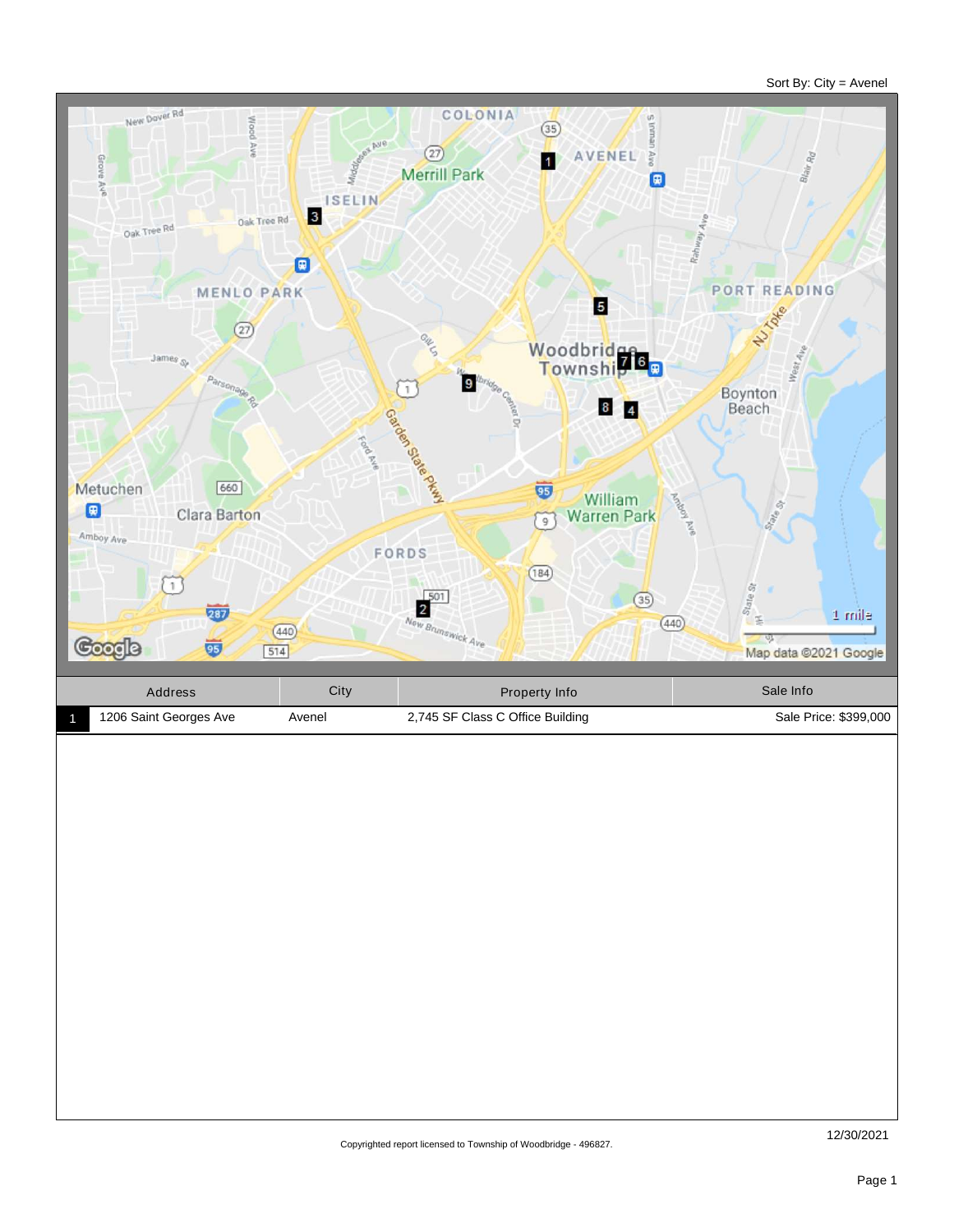Sort By: City = Fords

|                | Address                  | City  | Property Info                    | Sale Info             |
|----------------|--------------------------|-------|----------------------------------|-----------------------|
| $\overline{2}$ | 786 King Georges Post Rd | Fords | 4,400 SF Class B Office Building | Sale Price: \$849,000 |
|                |                          |       |                                  |                       |
|                |                          |       |                                  |                       |
|                |                          |       |                                  |                       |
|                |                          |       |                                  |                       |
|                |                          |       |                                  |                       |
|                |                          |       |                                  |                       |
|                |                          |       |                                  |                       |
|                |                          |       |                                  |                       |
|                |                          |       |                                  |                       |
|                |                          |       |                                  |                       |
|                |                          |       |                                  |                       |
|                |                          |       |                                  |                       |
|                |                          |       |                                  |                       |
|                |                          |       |                                  |                       |
|                |                          |       |                                  |                       |
|                |                          |       |                                  |                       |
|                |                          |       |                                  |                       |
|                |                          |       |                                  |                       |
|                |                          |       |                                  |                       |
|                |                          |       |                                  |                       |
|                |                          |       |                                  |                       |
|                |                          |       |                                  |                       |
|                |                          |       |                                  |                       |
|                |                          |       |                                  |                       |
|                |                          |       |                                  |                       |
|                |                          |       |                                  |                       |
|                |                          |       |                                  |                       |
|                |                          |       |                                  |                       |
|                |                          |       |                                  |                       |
|                |                          |       |                                  |                       |
|                |                          |       |                                  |                       |
|                |                          |       |                                  |                       |
|                |                          |       |                                  |                       |
|                |                          |       |                                  |                       |
|                |                          |       |                                  |                       |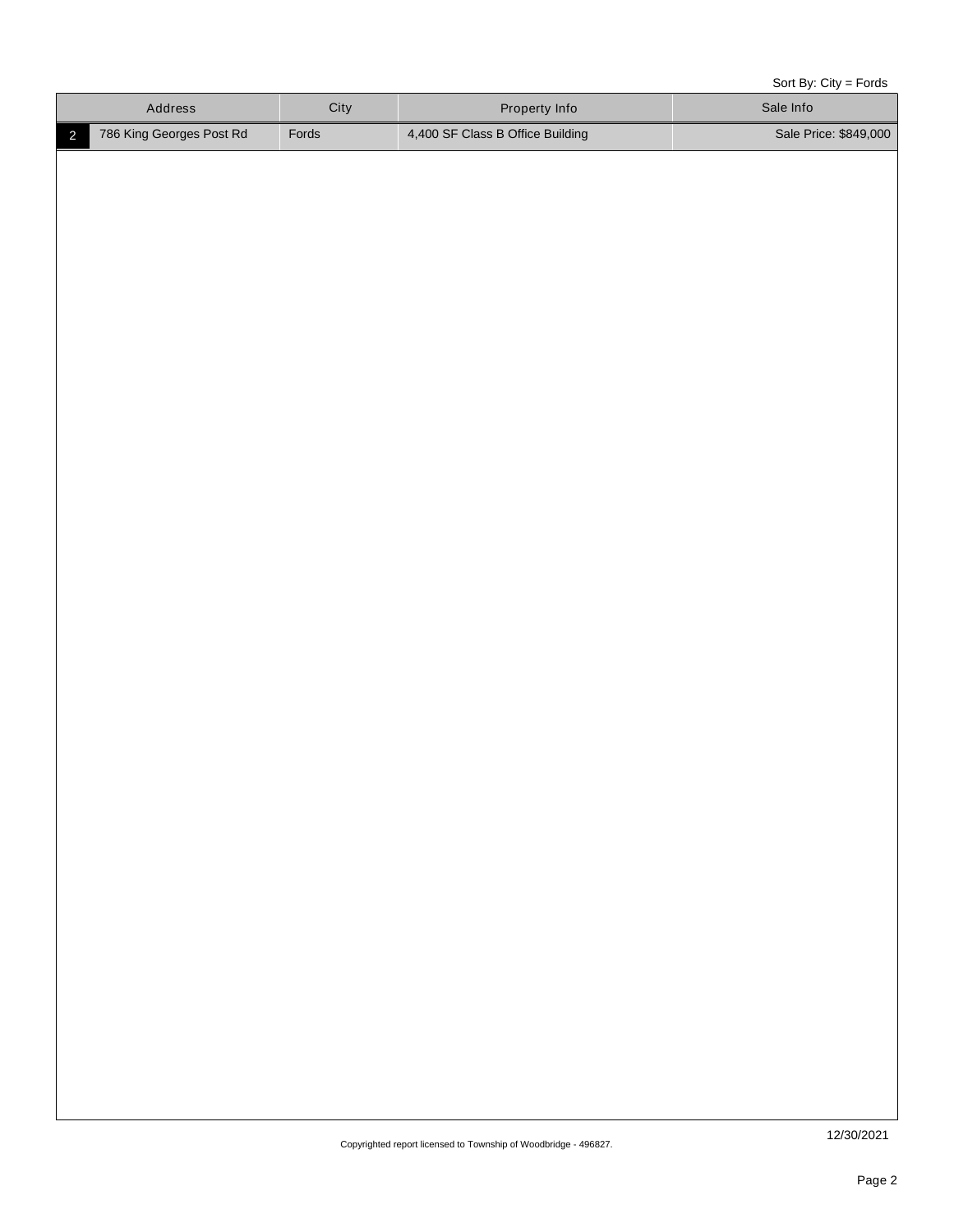Sort By: City = Iselin

| 1430 Oak Tree Rd<br>Iselin<br>4,000 SF Class C Office Building<br>Sale Price: \$2,700,000<br>$\mathbf{3}$ | Address |
|-----------------------------------------------------------------------------------------------------------|---------|
|                                                                                                           |         |
|                                                                                                           |         |
|                                                                                                           |         |
|                                                                                                           |         |
|                                                                                                           |         |
|                                                                                                           |         |
|                                                                                                           |         |
|                                                                                                           |         |
|                                                                                                           |         |
|                                                                                                           |         |
|                                                                                                           |         |
|                                                                                                           |         |
|                                                                                                           |         |
|                                                                                                           |         |
|                                                                                                           |         |
|                                                                                                           |         |
|                                                                                                           |         |
|                                                                                                           |         |
|                                                                                                           |         |
|                                                                                                           |         |
|                                                                                                           |         |
|                                                                                                           |         |
|                                                                                                           |         |
|                                                                                                           |         |
|                                                                                                           |         |
|                                                                                                           |         |
|                                                                                                           |         |
|                                                                                                           |         |
|                                                                                                           |         |
|                                                                                                           |         |
|                                                                                                           |         |
|                                                                                                           |         |
|                                                                                                           |         |
|                                                                                                           |         |
|                                                                                                           |         |
| 12/30/2021<br>Convrighted report licensed to Township of Woodbridge - 196827                              |         |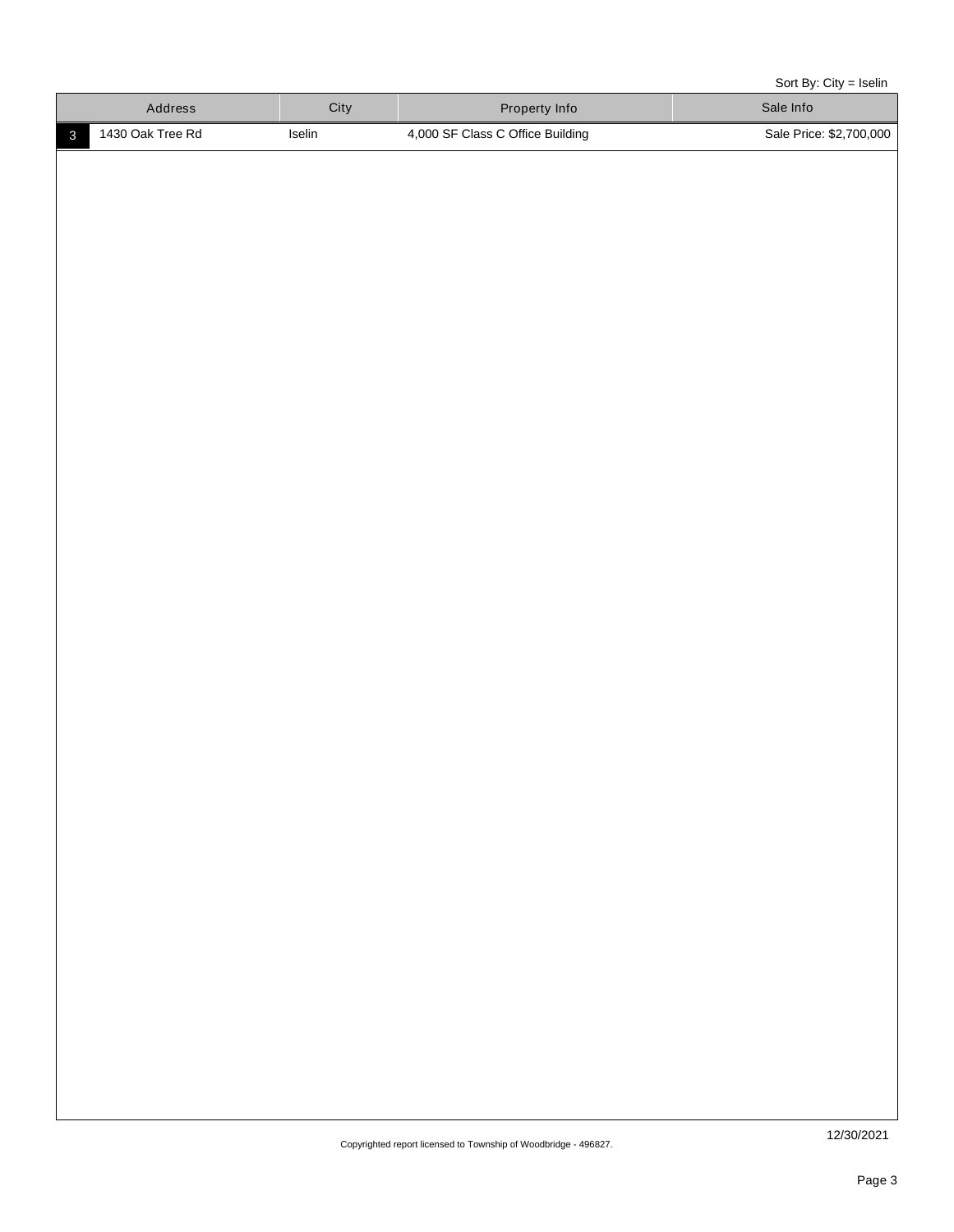|   |                           |            |                                   | Sort By: $City = Woodbridge$ |
|---|---------------------------|------------|-----------------------------------|------------------------------|
|   | Address                   | City       | Property Info                     | Sale Info                    |
|   | 329 Amboy Ave             | Woodbridge | 5,000 SF Class B Office Building  | Sale Price: \$1,300,000      |
| 5 | 676 Amboy Ave             | Woodbridge | 6,500 SF Class C Office Building  | Sale Price: \$500,000        |
| 6 | 67 Green St               | Woodbridge | 1,344 SF Class C Office Building  | Sale Price: \$580,000        |
|   | 123 Green St              | Woodbridge | 3,800 SF Class C Office Building  | Sale Price: \$899,000        |
| 8 | 195 Main St               | Woodbridge | 4,218 SF Class B Office Building  | Sale Price: \$1,500,000      |
| 9 | 1000 Woodbridge Center Dr | Woodbridge | 31,437 SF Class B Office Building | Sale Price: \$4,999,999      |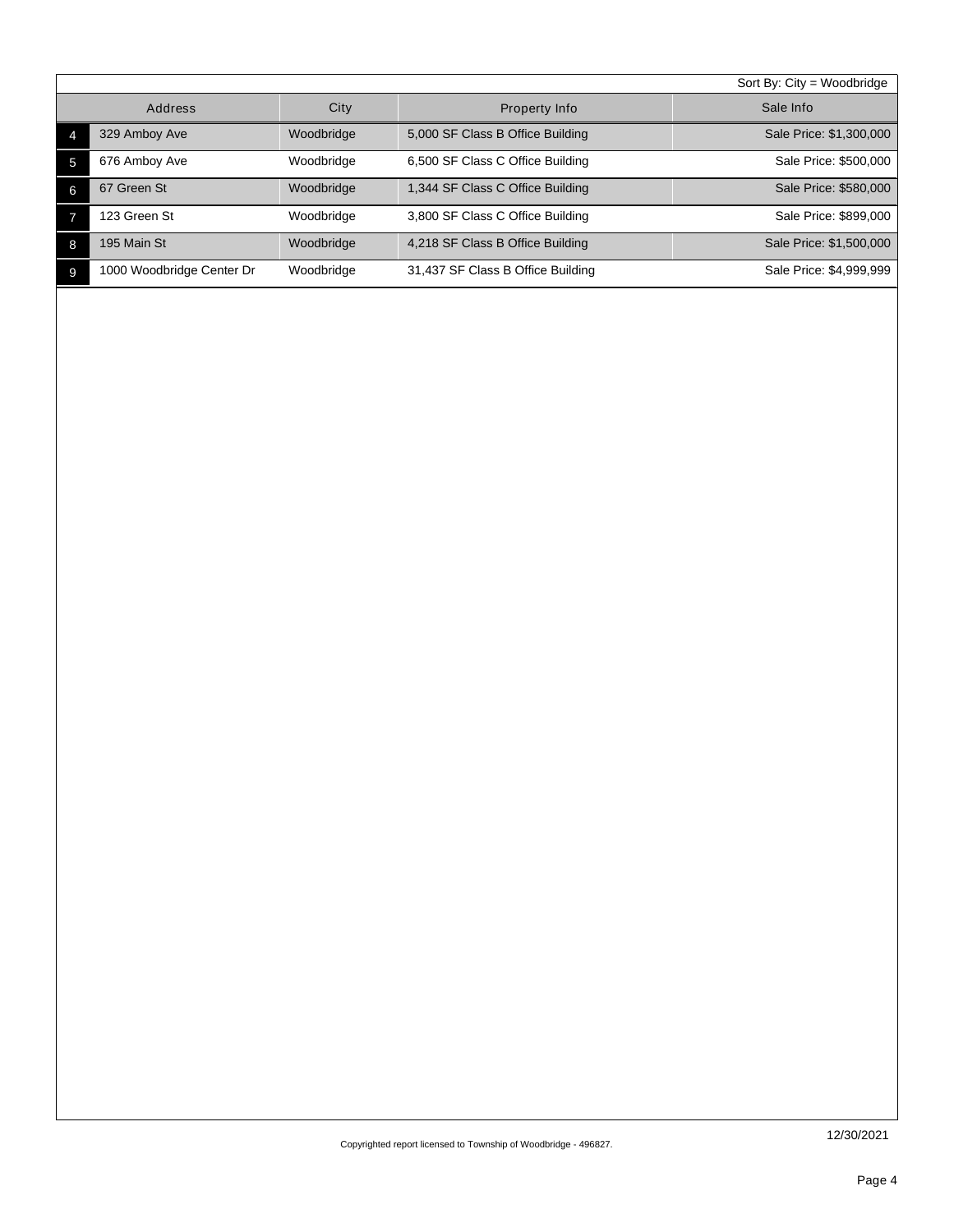#### 329 Amboy Ave Woodbridge, NJ 07095 - North Edison/Woodbridge Submarket 5,000 SF Class B Medical Building Renovated in 2019 Built in 1960 Property is for sale at \$1,300,000 (\$260.00/SF) Investment Information Sale Price: \$1,300,000 Price/SF: \$260.00 Cap Rate: - Sale Status: Active Sale Conditions: - Sale Type: Investment Or Owner User Days On Market: 42 Middlesek Ne Office Information Ross St  $(35)$ Bldg Status: Built 1960, Renov Nov 2019 Bldg Type: Office N James St Class: % Leased: RBA: B 0.0% 5,000 SF Total Avail: 5,000 SF Elevators: - Stories: 1 Bldg Vacant: 5,000 SF Core Factor - Land Area: -Typical Floor Size: 2,900 SF Zoning: MEDICAL AND Owner Type: - Main St Tenancy: **MERICLESTenant** Building FAR: - **MERICESTenant** Owner Occupied: No Parcel Number: 25-00272-0000-00006 New St Parking: 14 Surface Spaces are available; Ratio of 4.83/1,000 SF Grove St 2nd St Coley St  $(35)$ Spring  $\epsilon$ Seminar S ē, **Deltar** Albert 250 yds Chuna ပတ္ဝင Map data @2021

Copyrighted report licensed to Township of Woodbridge - 496827.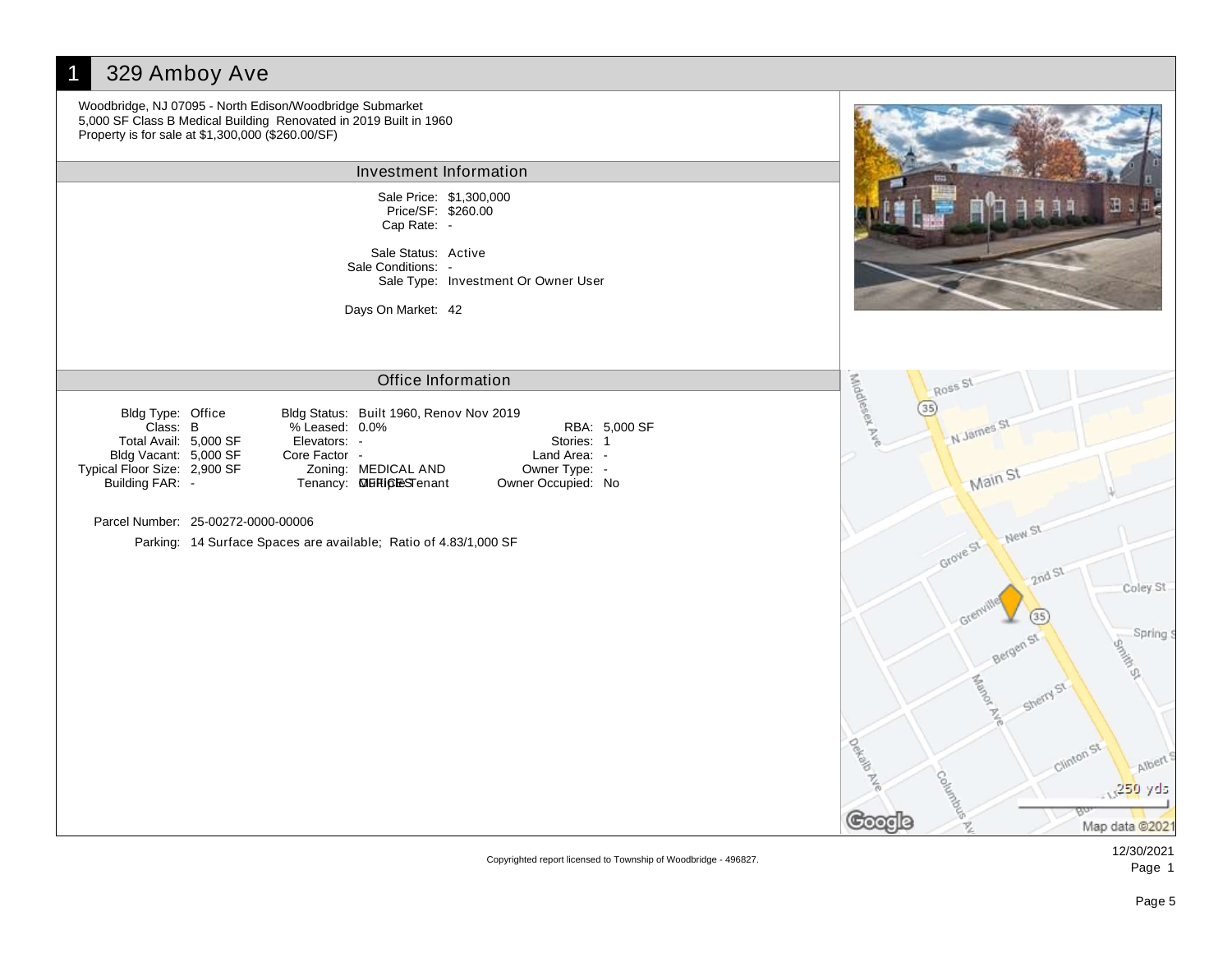#### 2 676 Amboy Ave Woodbridge, NJ 07095 - North Edison/Woodbridge Submarket 6,500 SF Class C Medical Building Built in 1964 Property is for sale at \$500,000 (\$76.92/SF) Investment Information Sale Price: \$500,000 Price/SF: \$76.92 Cap Rate: - Sale Status: Active Sale Conditions: Business Value Included Sale Type: Owner User Days On Market: 77 Investment Notes Dental & Maxillofacial Surgery Practice For Sale. Fantastic opportunity for new/ experienced dentists to jump into a well-established practice and take the lead. Lots of room for growth located in a prominent professional medical building in a highly desirable region of **St Georges** Middlesex County. The practice is on the main road in an area with dense residential suburbs nearby. This Profitable, large detailed client base Established 40 years of turn-key operation practice with low overhead and consistent income during great recession and pandemic Ave  $(35)$ has it all. Office Information Bldg Type: Office Bldg Status: Built 1964 Class: % Leased: RBA: C 69.2% 6,500 SF Freeman St Total Avail: 2,000 SF Elevators: - Stories: 1 Van Buren St Bldg Vacant: 2,000 SF Core Factor - Land Area: 0.62 AC Typical Floor Size: 6,500 SF Zoning: R-6 Owner Type: - Building FAR: 0.24 Tenancy: Multiple Tenant Owner Occupied: No Alwat St Amboy Ave Parcel Number: 25-00406-27-00017 St Geo North St Parking: 30 Surface Spaces are available; Ratio of 4.61/1,000 SF Amenities: Signage Seymour Ave Church St Waeh 250 yds Mawbey St.  $Hig$ Google Map data @2021

Copyrighted report licensed to Township of Woodbridge - 496827.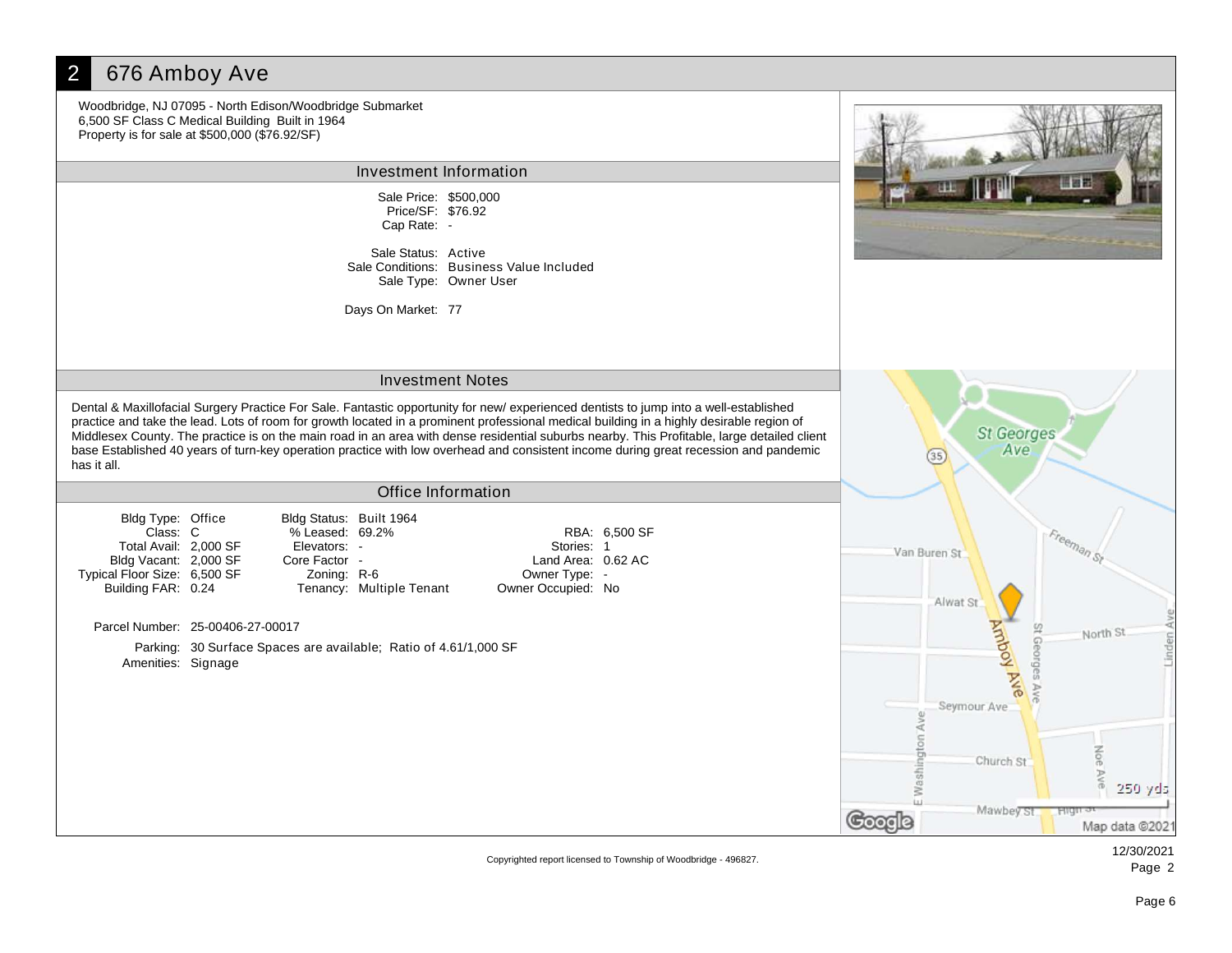| 67 Green St<br>3                                                                                                                    |                                                                                                                                                                |                                                                                                   |                      |                                                             |
|-------------------------------------------------------------------------------------------------------------------------------------|----------------------------------------------------------------------------------------------------------------------------------------------------------------|---------------------------------------------------------------------------------------------------|----------------------|-------------------------------------------------------------|
|                                                                                                                                     | Woodbridge, NJ 07095 - North Edison/Woodbridge Submarket<br>1,344 SF Class C Medical Building Built in 1825<br>Property is for sale at \$580,000 (\$431.55/SF) |                                                                                                   |                      |                                                             |
|                                                                                                                                     | Investment Information                                                                                                                                         |                                                                                                   |                      |                                                             |
|                                                                                                                                     | Sale Price: \$580,000<br>Price/SF: \$431.55<br>Cap Rate: -                                                                                                     |                                                                                                   |                      |                                                             |
|                                                                                                                                     | Sale Status: Active<br>Sale Conditions: -                                                                                                                      | Sale Type: Owner User                                                                             |                      |                                                             |
|                                                                                                                                     | Days On Market: 27                                                                                                                                             |                                                                                                   |                      |                                                             |
|                                                                                                                                     |                                                                                                                                                                | <b>Office Information</b>                                                                         |                      |                                                             |
| Bldg Type: Office<br>Class: C<br>Total Avail: 1,344 SF<br>Bldg Vacant: 1,344 SF<br>Typical Floor Size: 763 SF<br>Building FAR: 0.13 | Bldg Status: Built 1825<br>% Leased: 0.0%<br>Elevators: -<br>Core Factor -<br>Zoning: R-6<br>Tenancy: Single Tenant                                            | RBA: 1,344 SF<br>Stories: 2<br>Land Area: 0.23 AC<br>Owner Type: Individual<br>Owner Occupied: No |                      | Olive PI                                                    |
|                                                                                                                                     | Parcel Number: 25-00549-0000-00008                                                                                                                             |                                                                                                   |                      |                                                             |
|                                                                                                                                     | Parking: 8 Surface Spaces are available; Ratio of 5.95/1,000 SF                                                                                                |                                                                                                   | Tisdale PI           | Barron Ave                                                  |
|                                                                                                                                     |                                                                                                                                                                |                                                                                                   | School St<br>Ross St | Pearl St<br>Woodbridge <sup>E</sup><br>Brook St.<br>250 yds |
|                                                                                                                                     |                                                                                                                                                                |                                                                                                   | <b>Google</b>        | Map data @202                                               |

Copyrighted report licensed to Township of Woodbridge - 496827.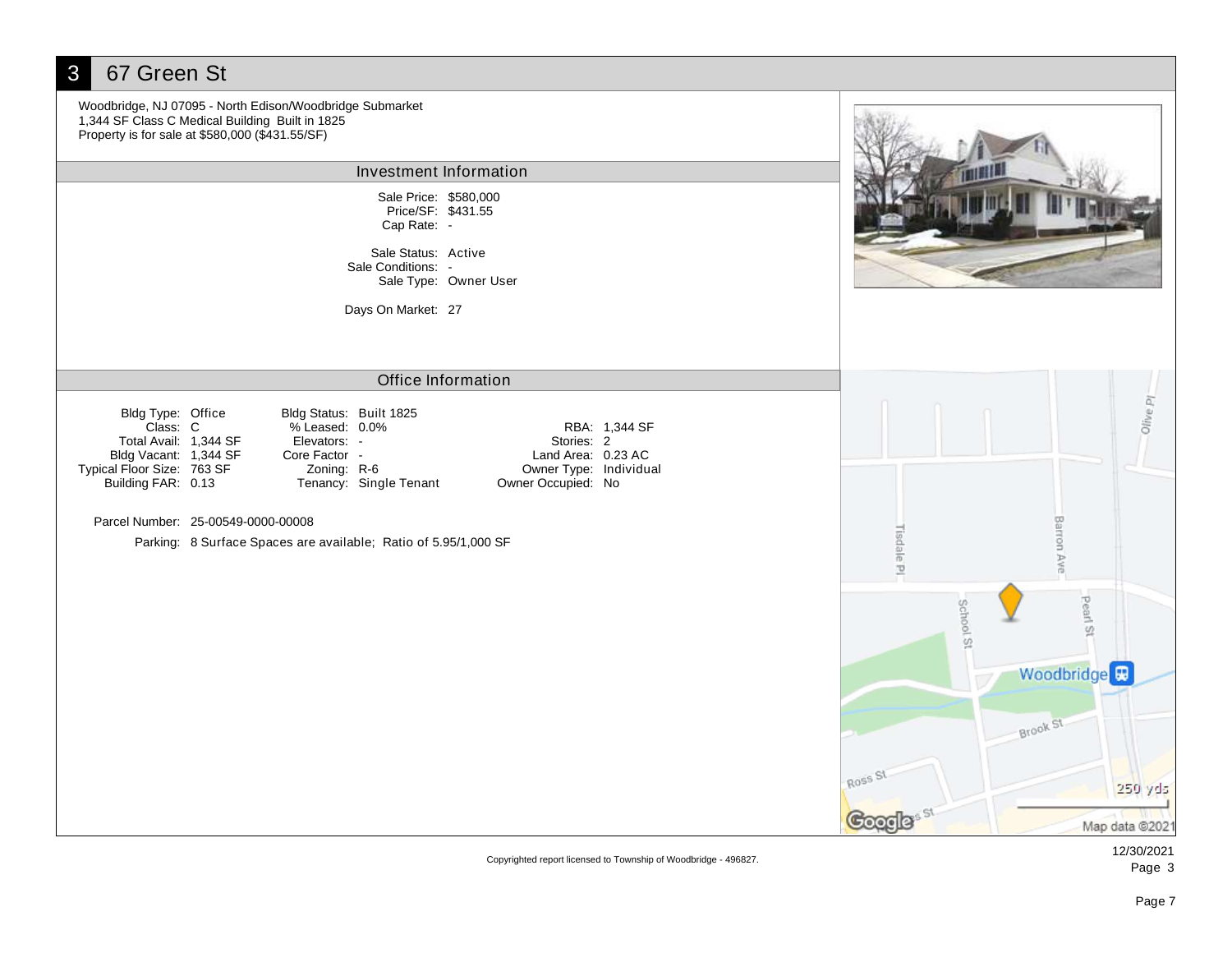

Copyrighted report licensed to Township of Woodbridge - 496827.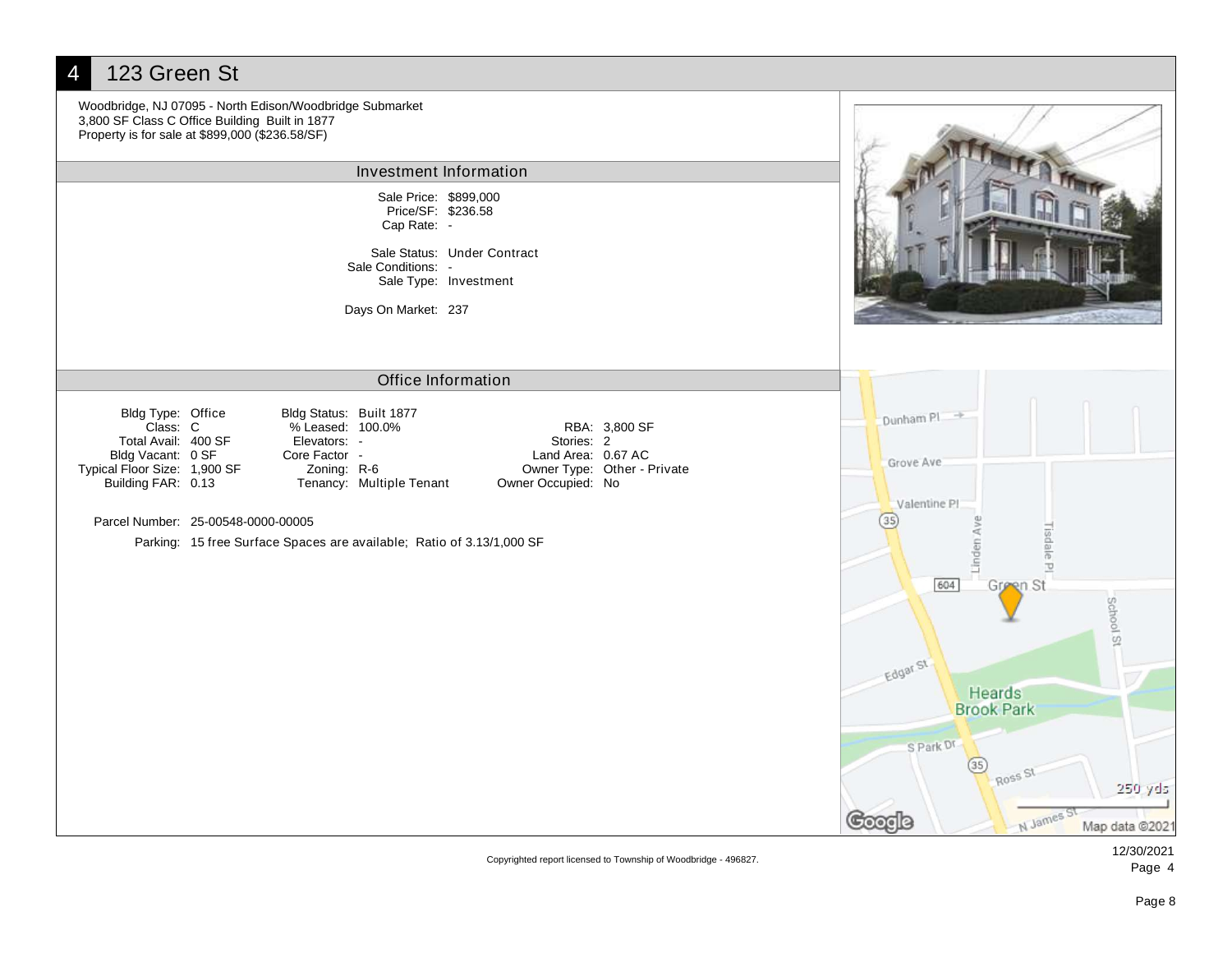# 5 786 King Georges Post Rd

Fords, NJ 08863 - North Edison/Woodbridge Submarket 4,400 SF Class B Office Building Built in 1977 Property is for sale at \$849,000 (\$192.95/SF)

Investment Information

Sale Price: \$849,000 Cap Rate: 8.61% Price/SF: \$192.95

Sale Status: Under Contract Sale Type: Investment Sale Conditions: -

Days On Market: 772

# Investment Notes

Great Investment Property. In the heart of Fords business district. Well maintained office building fully Leased. There is also a three Bed room house on the property included with the sale and the NOI

### Office Information

Class: % Leased: RBA: B 63.6% 4,400 SF Bldg Status: Built 1977 Elevators: - Core Factor - Zoning: R-5 Owner Occupied: No Land Area: 0.24 AC Stories: 2 Owner Type: - Tenancy: Multiple Tenant

Parcel Number: 25-00019-02-00054-01

Bldg Type: Office

Bldg Vacant: 1,600 SF Total Avail: 1,600 SF

Typical Floor Size: 2,200 SF Building FAR: 0.42

Parking: 20 Surface Spaces are available; Ratio of 4.55/1,000 SF





Copyrighted report licensed to Township of Woodbridge - 496827.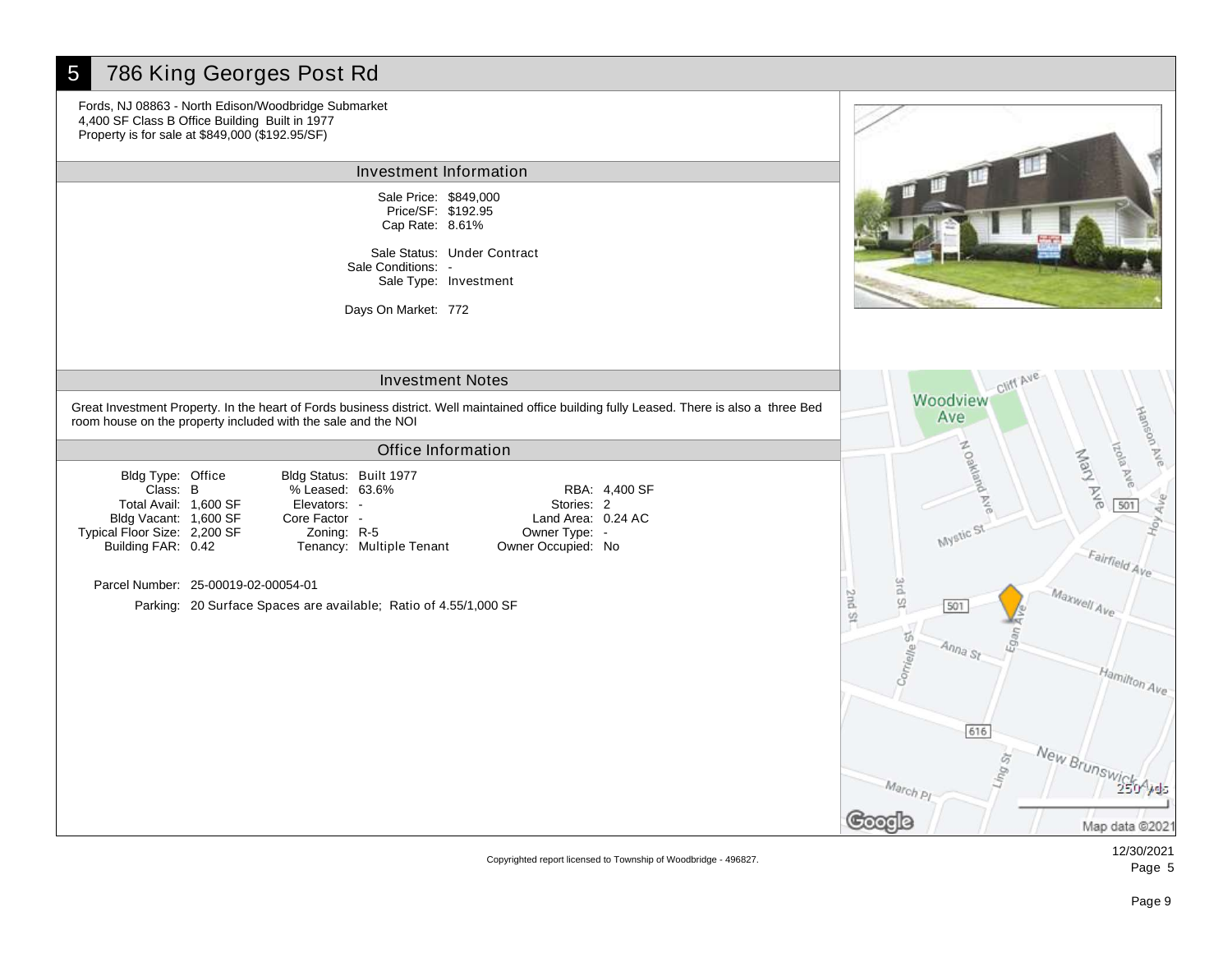## 6 195 Main St Woodbridge, NJ 07095 - North Edison/Woodbridge Submarket 4,218 SF Class B Office Building Built in 2020 Property is for sale at \$1,500,000 (\$355.62/SF) Investment Information Sale Price: \$1,500,000 Price/SF: \$355.62 Cap Rate: - Sale Status: Active Sale Conditions: -Sale Type: Investment Or Owner User Days On Market: 65 Investment Notes S Park D Brand New custom build build mixed use building - 2 offices and 2 apartments - full basement ROSS 2 - 1 bedroom apartments Clayton 1 2 bedroom apartment Two entrances - Front and Rear Completed, January 2021 Yearly income \$104,000 Sprinkjler systemm Central Air, FHA heat, multi zone Holyton Br Office Information Bldg Status: Built 2020 Bldg Type: Office Class: % Leased: RBA: B 100.0% 4,218 SF Total Avail: 3,276 SF Elevators: - Stories: 2 Bldg Vacant: 0 SF Core Factor - Land Area: 0.31 AC Typical Floor Size: 4,218 SF Owner Type: Corporate/User Zoning: - Building FAR: 0.31 Tenancy: -Owner Occupied: - Parcel Number: 25-00258-02-00017-02 Parking: Ratio of 0.00/1,000 SF 250 yds Map data @2021

Copyrighted report licensed to Township of Woodbridge - 496827.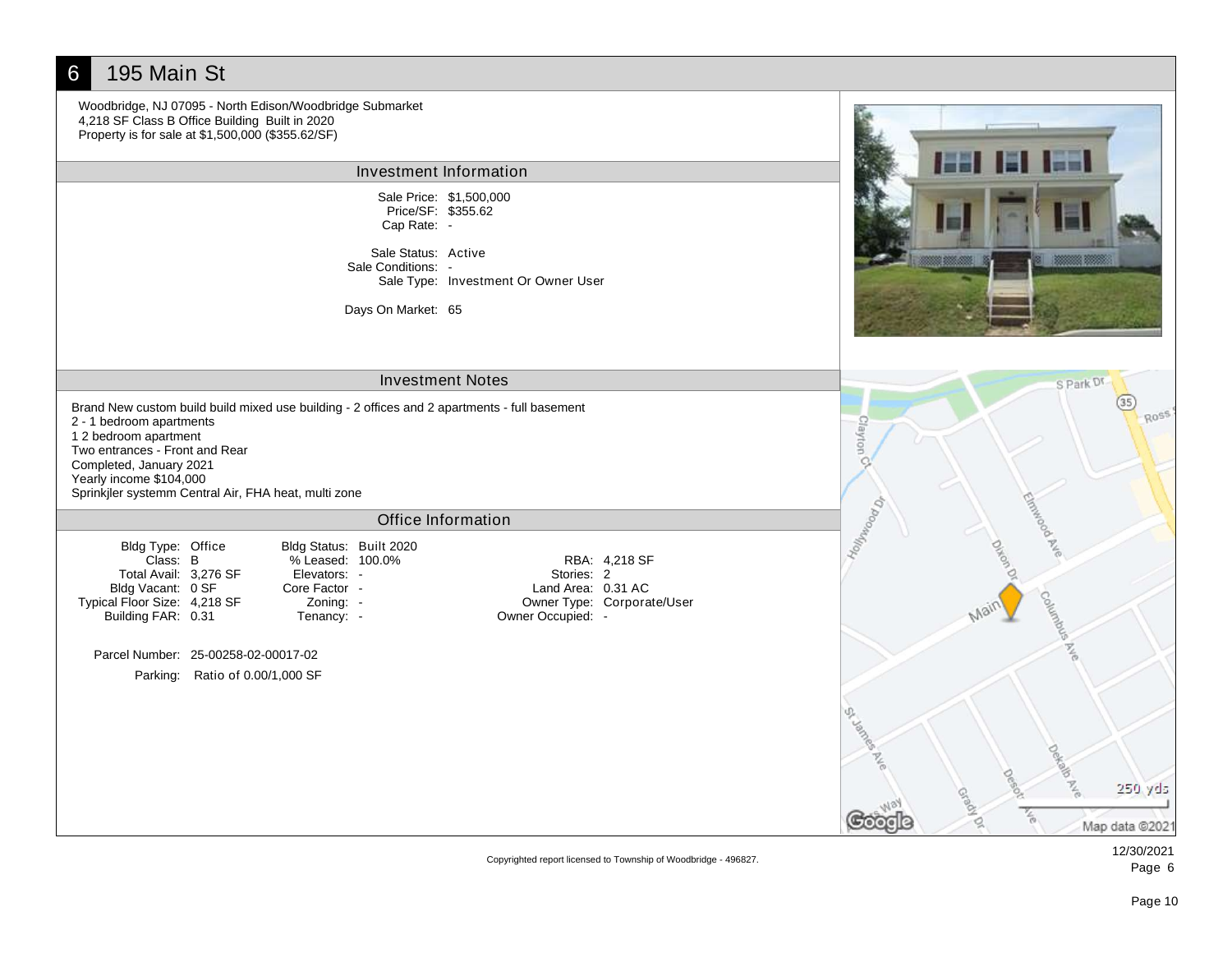### 7 1430 Oak Tree Rd Iselin, NJ 08830 - North Edison/Woodbridge Submarket 4,000 SF Class C Office Building Built in 1965 Property is for sale at \$2,700,000 (\$675.00/SF) Investment Information Sale Price: \$2,700,000 Price/SF: \$675.00 Cap Rate: - Sale Status: Active Sale Conditions: - Sale Type: Investment Days On Market: 298 Investment Notes Pershing Ave Office building conveniently located near Garden Stat Parkway. Office Information Bldg Status: Built 1965 Bldg Type: Office Fiat Ave Class: % Leased: RBA: C 100.0% 4,000 SF Total Avail: 0 SF Elevators: - Stories: 1 Bldg Vacant: 0 SF Core Factor - Land Area: 0.36 AC Sonora Ave Typical Floor Size: 4,000 SF Zoning: B-2 Owner Type: Individual Building FAR: 0.26 Tenancy: Multiple Tenant Owner Occupied: No Hillcr Laguardia Ave Parcel Number: 25-00442-16-00011, 25-00442-16-00012 GS<sub>0</sub> Parking: 25 Surface Spaces are available; Ratio of 3.75/1,000 SF Þ Costele **ANS** Bird Ave 250 yds ೨೦೦೦l Map data @2021

Copyrighted report licensed to Township of Woodbridge - 496827.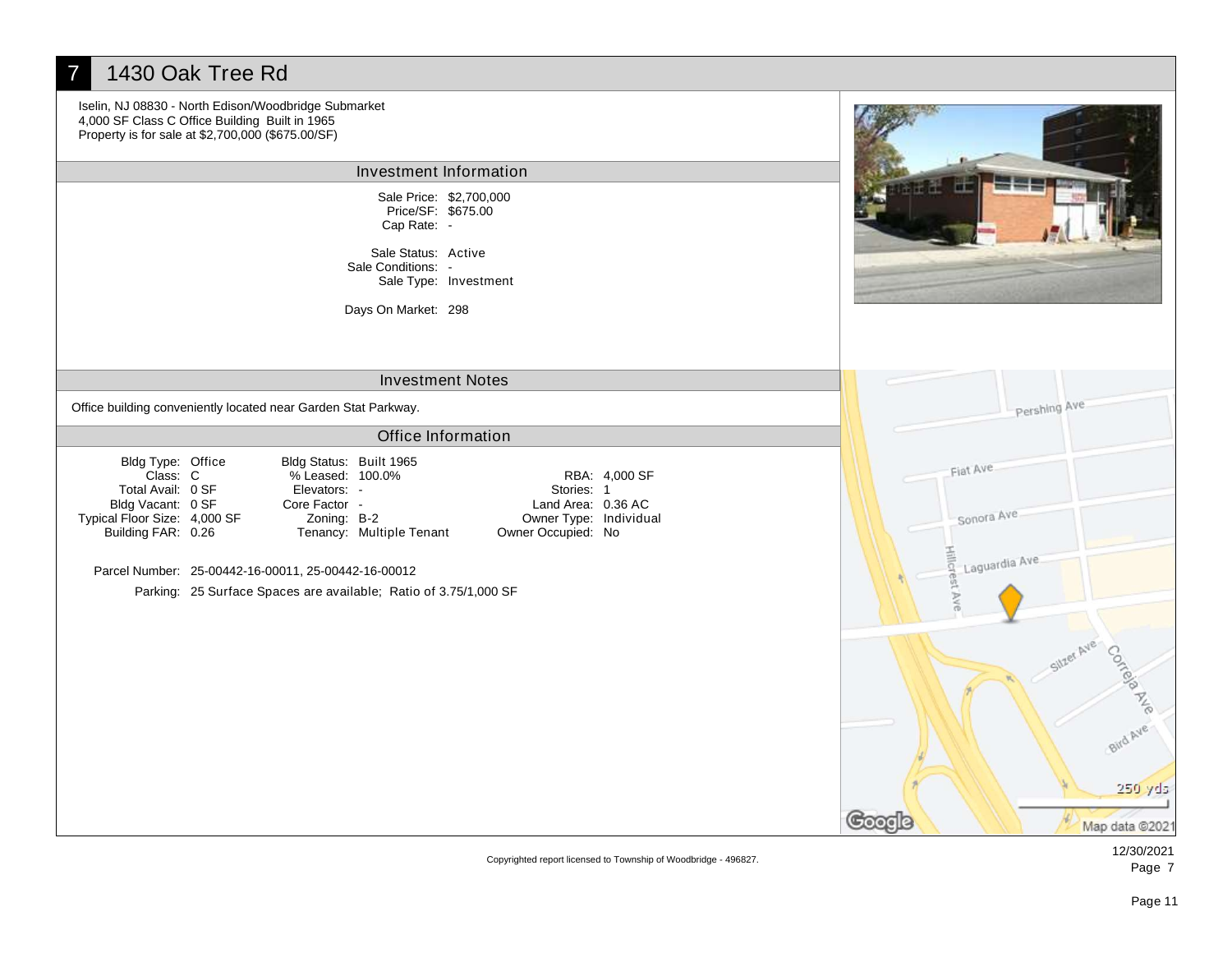# 8 1206 Saint Georges Ave

Avenel, NJ 07001 - North Edison/Woodbridge Submarket 2,745 SF Class C Office Building Built in 1925 Property is for sale at \$399,000 (\$145.36/SF)

#### Investment Information

Sale Price: \$399,000 Cap Rate: - Price/SF: \$145.36

Sale Status: Active Sale Type: Investment Or Owner User Sale Conditions: -

Days On Market: 94

## Office Information

Bldg Type: Office Bldg Vacant: 2,500 SF Total Avail: 2,500 SF Typical Floor Size: 900 SF Building FAR: 0.37

Class: % Leased: RBA: C 8.9% 2,745 SF Bldg Status: Built 1925 Elevators: - Core Factor -

Zoning: B-3

Tenancy: Multiple Tenant

Owner Occupied: No Land Area: 0.17 AC Stories: 2 Owner Type: Individual

Parcel Number: 25-00832-0000-00016

Parking: 12 Surface Spaces are available; Ratio of 4.37/1,000 SF Amenities: Signage



Copyrighted report licensed to Township of Woodbridge - 496827.